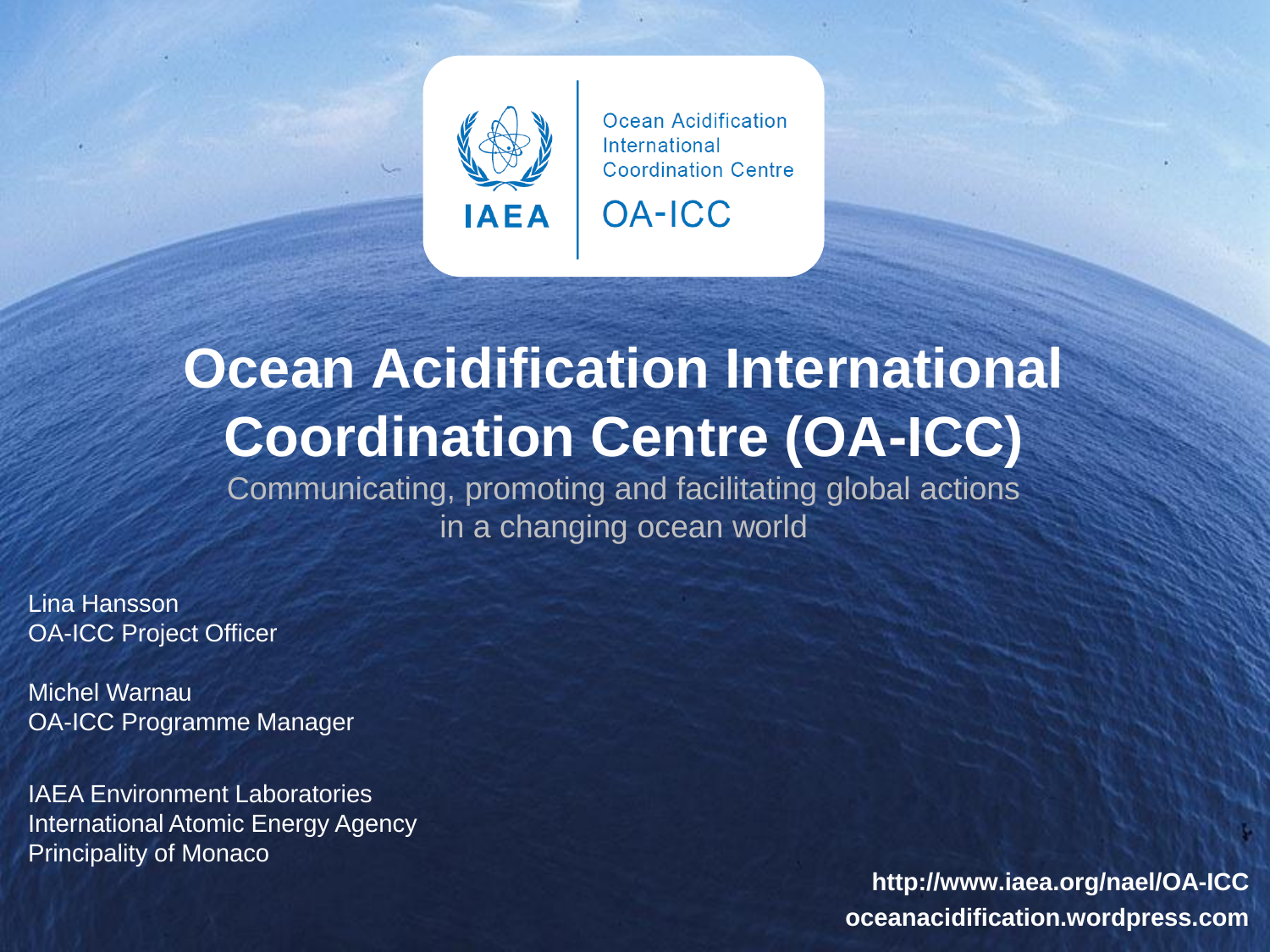

**OA-ICC** 

# **Ocean Acidification International Coordination Centre (OA-ICC)**

Communicating, promoting and facilitating global actions in a changing ocean world

## **Background**

• End of European Project on Ocean Acidification (EPOCA): need for international coordination identified by the scientific and research user communities (SOLAS IMBER Ocean Acidification Working Group and international Ocean Acidification Reference User Group)

• Increasing concern of IAEA Member states

• Need to work towards a sustainable development and use of the oceans, as emphasized in the U.N. Secretary-General's recent document "The Oceans Compact" and in the outcome document of Rio+20 (both mention ocean acidification).

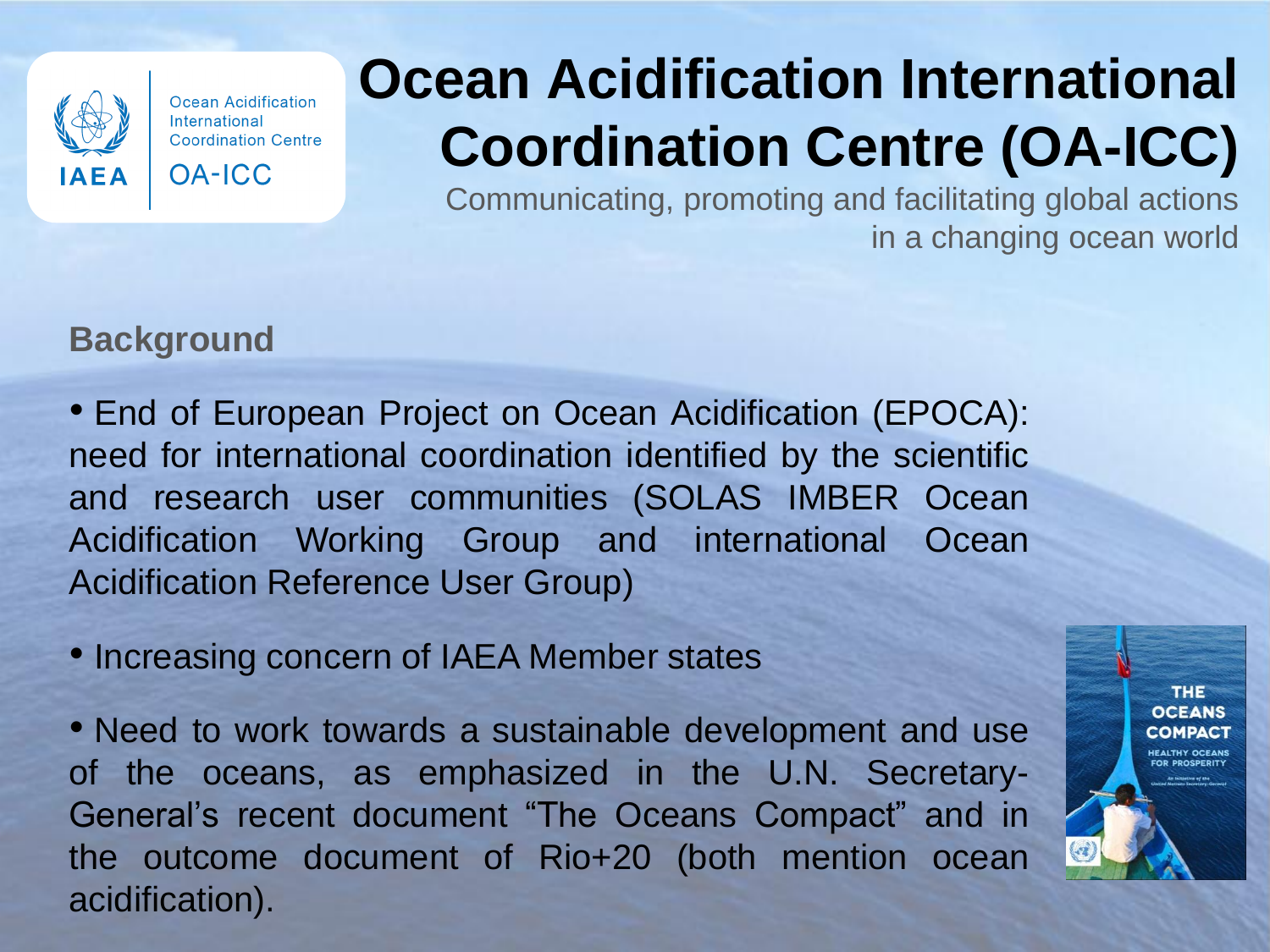

# **Ocean Acidification International Coordination Centre (OA-ICC)**

Communicating, promoting and facilitating global actions in a changing ocean world





Rio+20 outcome document, paragraph 166:

*"We call for support to initiatives that address ocean acidification and the impacts of climate change on marine and coastal ecosystems and resources. In this regard, we reiterate the need to work collectively to prevent further ocean acidification, as well as enhance the resilience of marine ecosystems and of the communities whose livelihoods depend on them, and to support marine scientific research, monitoring and observation of ocean acidification and particularly vulnerable ecosystems, including through enhanced international cooperation in this regard."*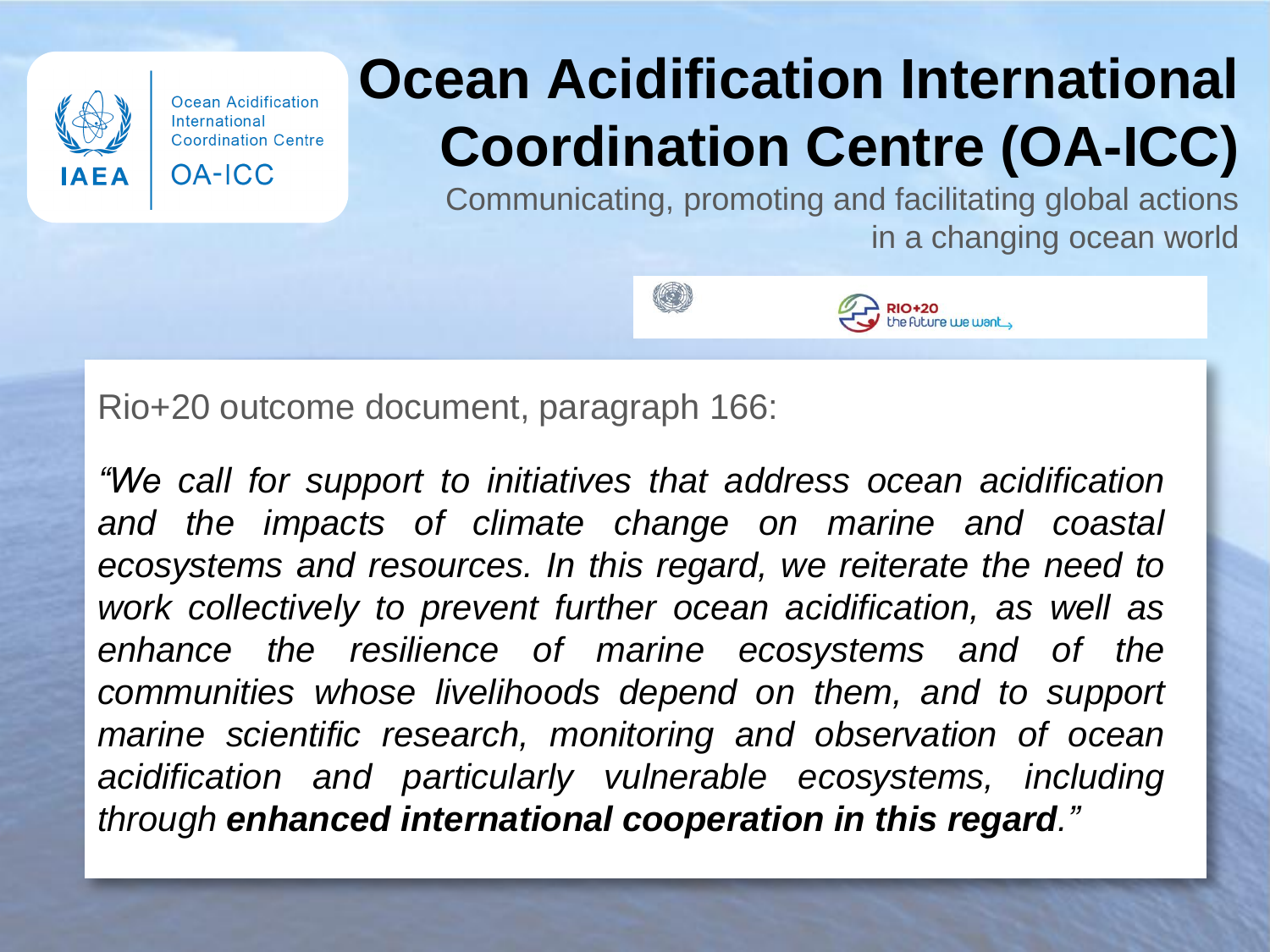

**OA-ICC** 

# **Ocean Acidification International Coordination Centre (OA-ICC)**

Communicating, promoting and facilitating global actions in a changing ocean world

## **Nuclear applications in ocean acidification research**

- The IAEA is active in the field of monitoring and protecting the environment from radioactivity, but also in any field where isotopic and nuclear applications are relevant to understand environmental issues.
- Isotopic and nuclear techniques are unique tools e.g. to:
	- Study the Impact on primary production, growth and calcification rate, using e.g. Ca-45
	- Reconstruct past pH, using the isotopic ratio B-11/B-10 as a proxy

• IAEA Environment Laboratories in Monaco: ocean acidification-related research carried out since 2008.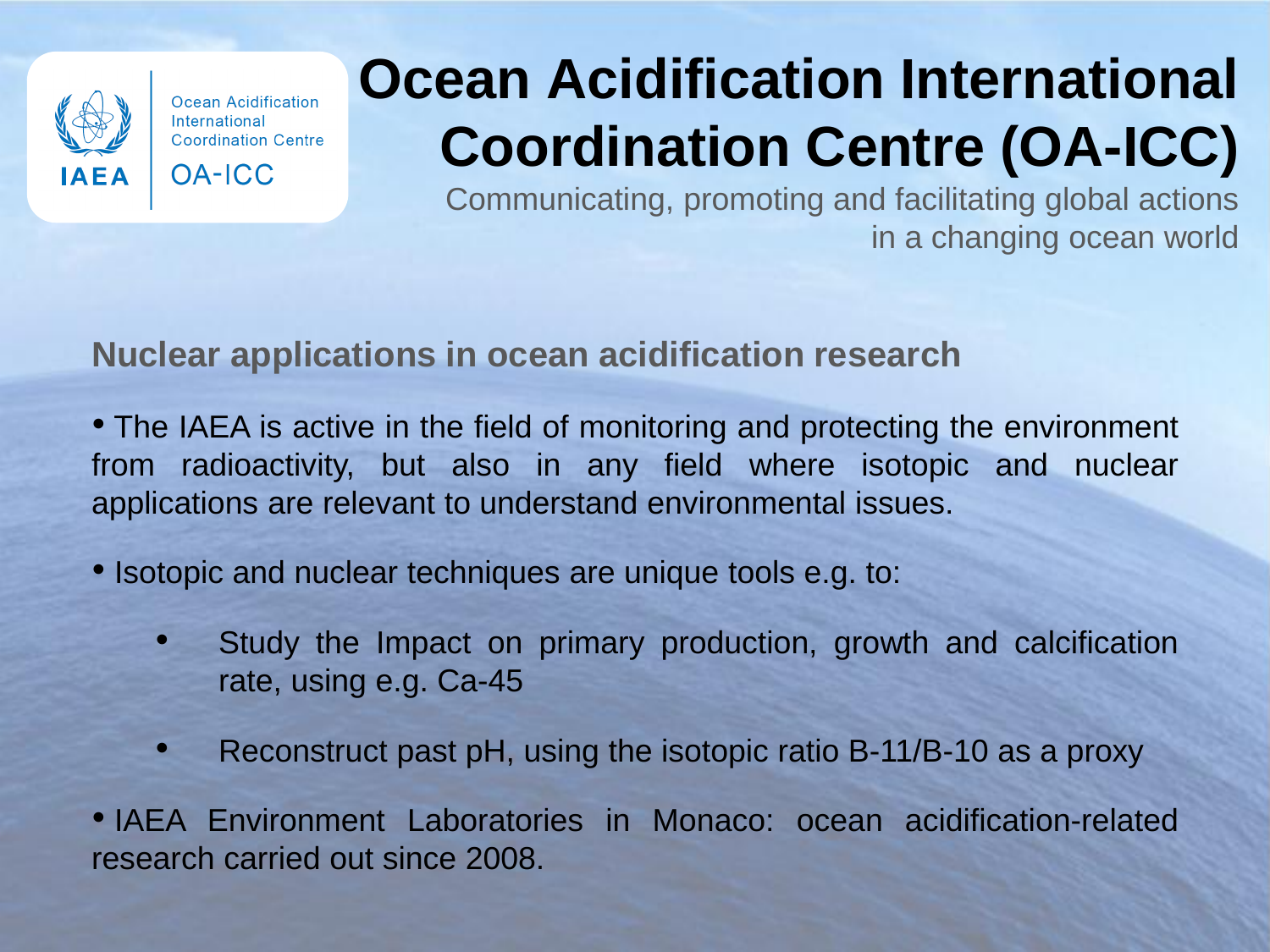

**OA-ICC** 

# **Ocean Acidification International Coordination Centre (OA-ICC)**

Communicating, promoting and facilitating global actions in a changing ocean world



- **Tasks**: implement key overarching activities that must be performed at the international level to make effective use of the science investment
- **Office**: based at the IAEA Environment Laboratories in Monaco and supported by Member States and through the IAEA Peaceful Uses Initiative (PUI). Launched in summer 2012 (fully operational in early 2013) for a planned duration of 3 years.

• **End users**: scientific community and science users (policy makers, media, the general public, other stakeholders and Member States)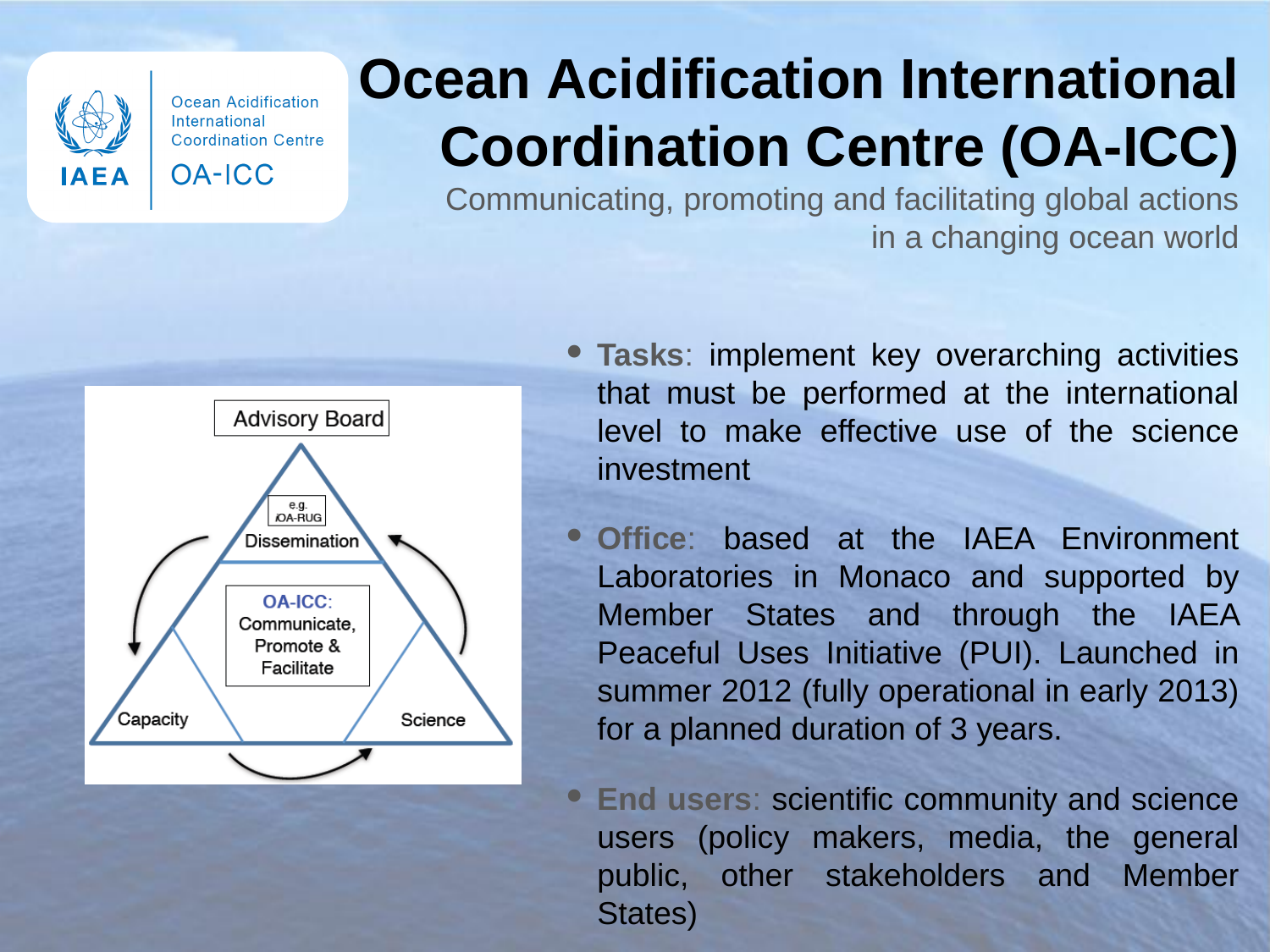

**OA-ICC** 

# **Ocean Acidification International Coordination Centre (OA-ICC)**

Communicating, promoting and facilitating global actions in a changing ocean world



• **Functioning**: Operated by three full-time staff (project officer, communication assistant and data curator) and a senior Science Coordinator, under the supervision of the IAEA Programme Manager. Advice provided by an Advisory Board with representatives from key institutions (e.g. IOC-UNESCO, NOAA, FAO, Prince Albert II of Monaco Foundation) and leading scientists in the field (e.g. SOLAS-IMBER Ocean Acidification Working Group).

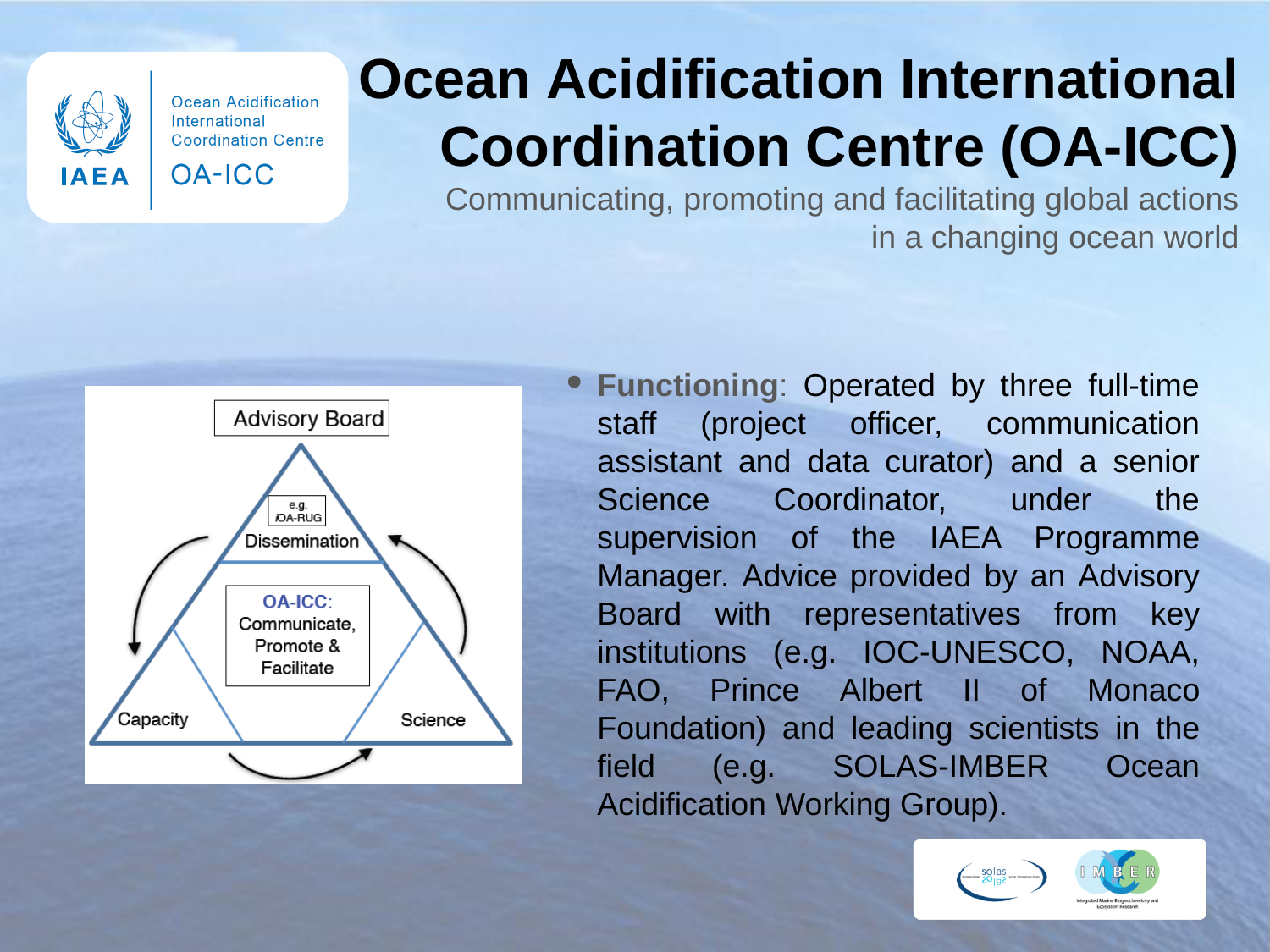

**OA-ICC** 

# **Ocean Acidification International Coordination Centre (OA-ICC)**

Communicating, promoting and facilitating global actions in a changing ocean world

## **Coordination of scientific activities**

- International observation network
- Joint platforms/facilities & experiments
- Collaboration between natural and social sciences
- Exchange of students and postdocs
- Intercomparison exercises
- Best practices
- On-line bibliographic database
- Data management
- Capacity building



**DISCUSSION** 

Example of international cooperation on OA: mesocosm facilities developed at the Helmholtz Centre for Ocean research (Kiel) and used during a field campaign of the European Project on Ocean Acidification (EPOCA) in Svalbard, summer 2010. The experiment involved 40 scientists from 10 institutes. Photo: Nick Cobbing (c)

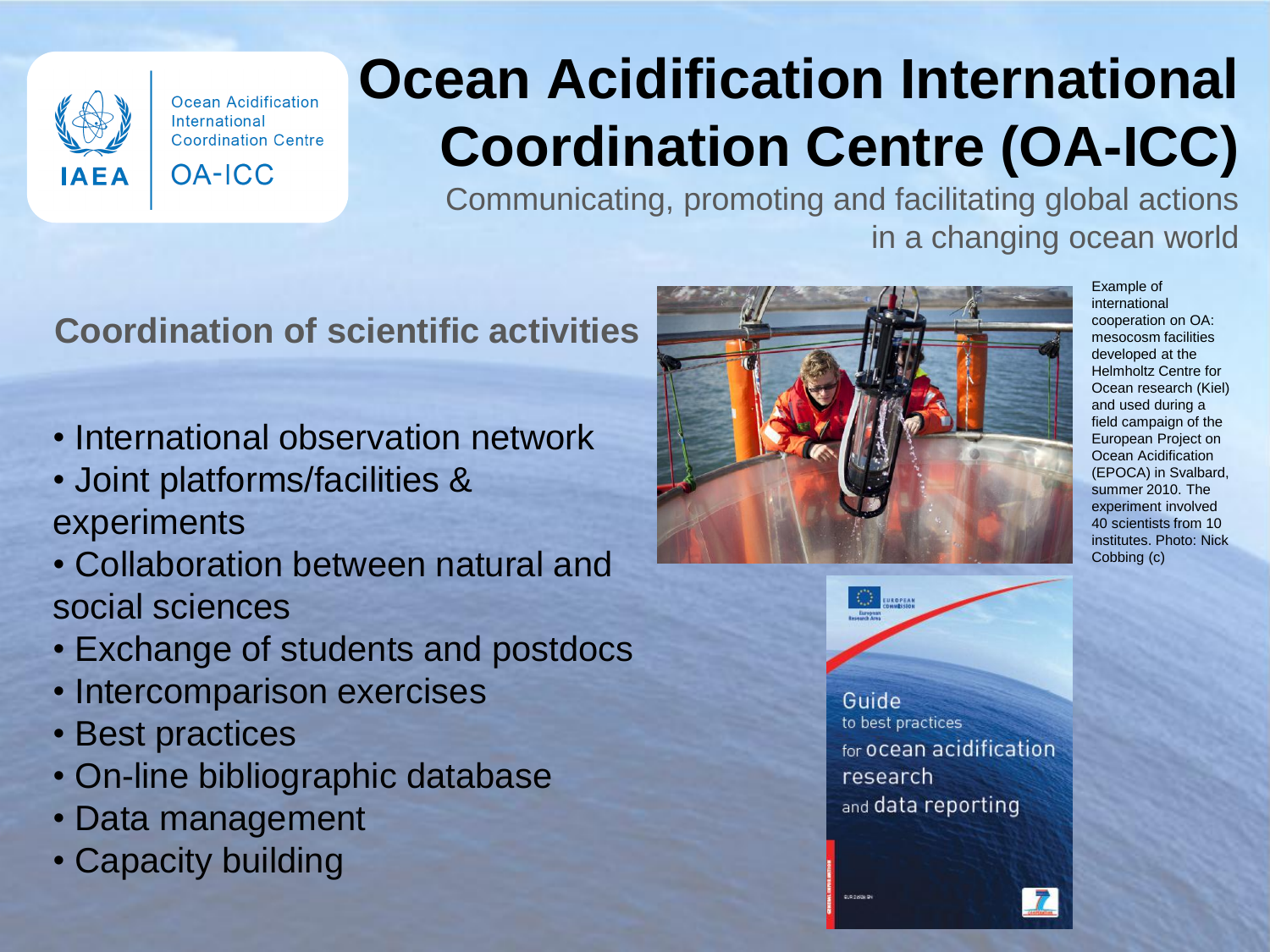

**OA-ICC** 

# **Ocean Acidification International Coordination Centre (OA-ICC)**

Communicating, promoting and facilitating global actions in a changing ocean world

> **Undating what we know** about ocean acidification and key global challenges

#### **Dissemination and outreach**

**http://www.iaea.org/nael/OA-ICC**

**oceanacidification.wordpress.com**

- Close collaboration with the international Ocean Acidification Reference User Group (*i*OA-RUG; group of stakeholders) and other members
- Participation in international partnership bringing ocean acidification to UNFCCC COP meetings (lead: UKOA; PML) • Dissemination of ocean acidification news via a dedicated information outlet (former EPOCA blog) and web site



How is the biggest ecosystem

on Earth faring?

**www.oceanunderstress.com**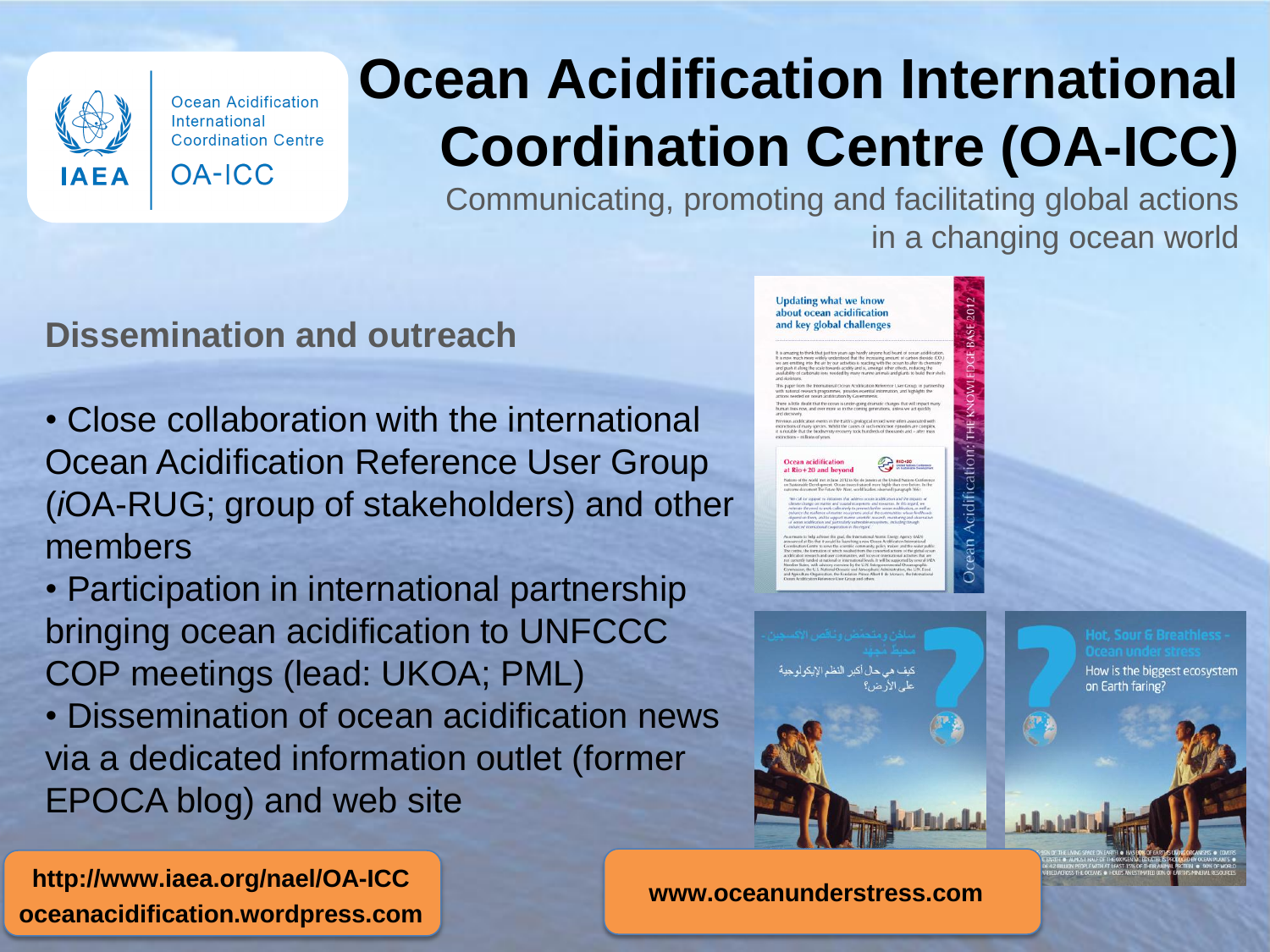

…

Ocean Acidification International **Coordination Centre** 

**OA-ICC** 

# **Ocean Acidification International Coordination Centre (OA-ICC)**

Communicating, promoting and facilitating global actions in a changing ocean world

## **Funding and support**

Supported by the IAEA 'Peaceful Uses Initiative' (PUI), and through direct and in-kind contributions from several IAEA Member States and research projects on ocean acidification: Australia, France, Italy (ENEA), New Zealand, Spain, United Kingdom, United States, Integrated Marine Biogeochemistry and Ecosystem Research (IMBER), Surface Ocean Lower Atmosphere Study (SOLAS), Biological Impacts of Ocean Acidification (BIOACID), Mediterranean Sea Acidification in a Changing Climate (MedSeA), UK Ocean Acidification Programme (UKOA)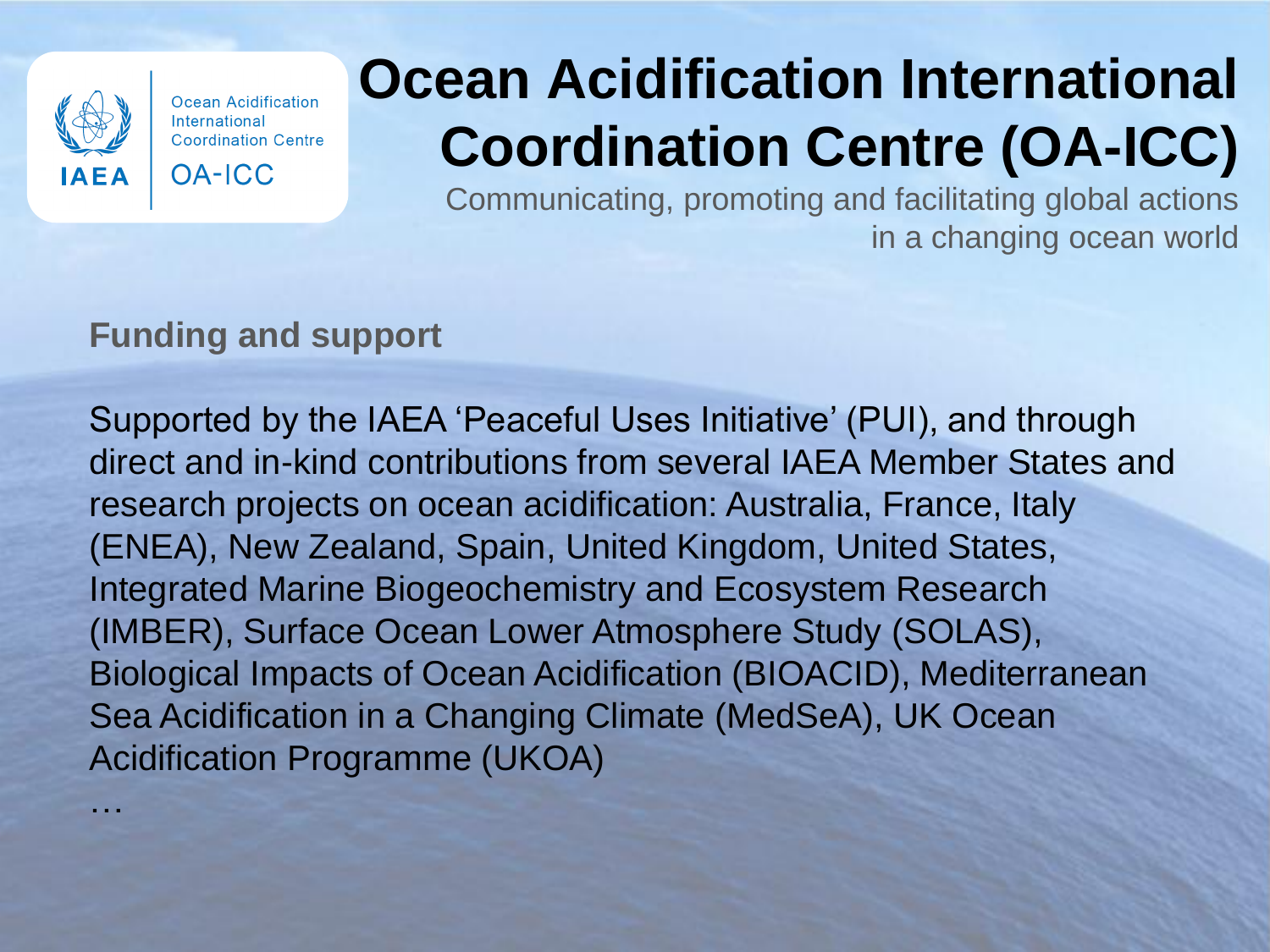

**OA-ICC** 

# **Ocean Acidification International Coordination Centre (OA-ICC)**

Communicating, promoting and facilitating global actions in a changing ocean world

## **Examples of recent and planned activities**

*Evaluation and advice:* First meeting of OA-ICC Advisory Board planned for spring 2013 *Observation network:* "2nd workshop of Global Ocean Acidification Observation Network - Coastal Observing Systems", 24-26 July 2013, St Andrews, Scotland *Capacity building:* Support of South America short course (tbc) *Collaboration between natural & social sciences:* Second international economics/science workshop in Monaco, November 2012. Small preparatory meeting planned for April 2013 (Vienna); larger social and natural science workshop planned for 2014. *Data management:* Workshop on the management of ocean acidification data, bringing together the data curators of major research programmes, fall 2013, Monaco (tbc) *Dissemination:* Contribution to the production of the latest policy brief produced by the *i*OA-RUG, launched at the 3rd International Symposium on the Ocean in a High CO2 World; participation in international exhibition stand at the UNFCCC COP18, Doha, Qatar (partnership between PML, UKOA, BIOACID, SCRIPPS, OCEANA, MedSeA and the OA-ICC)